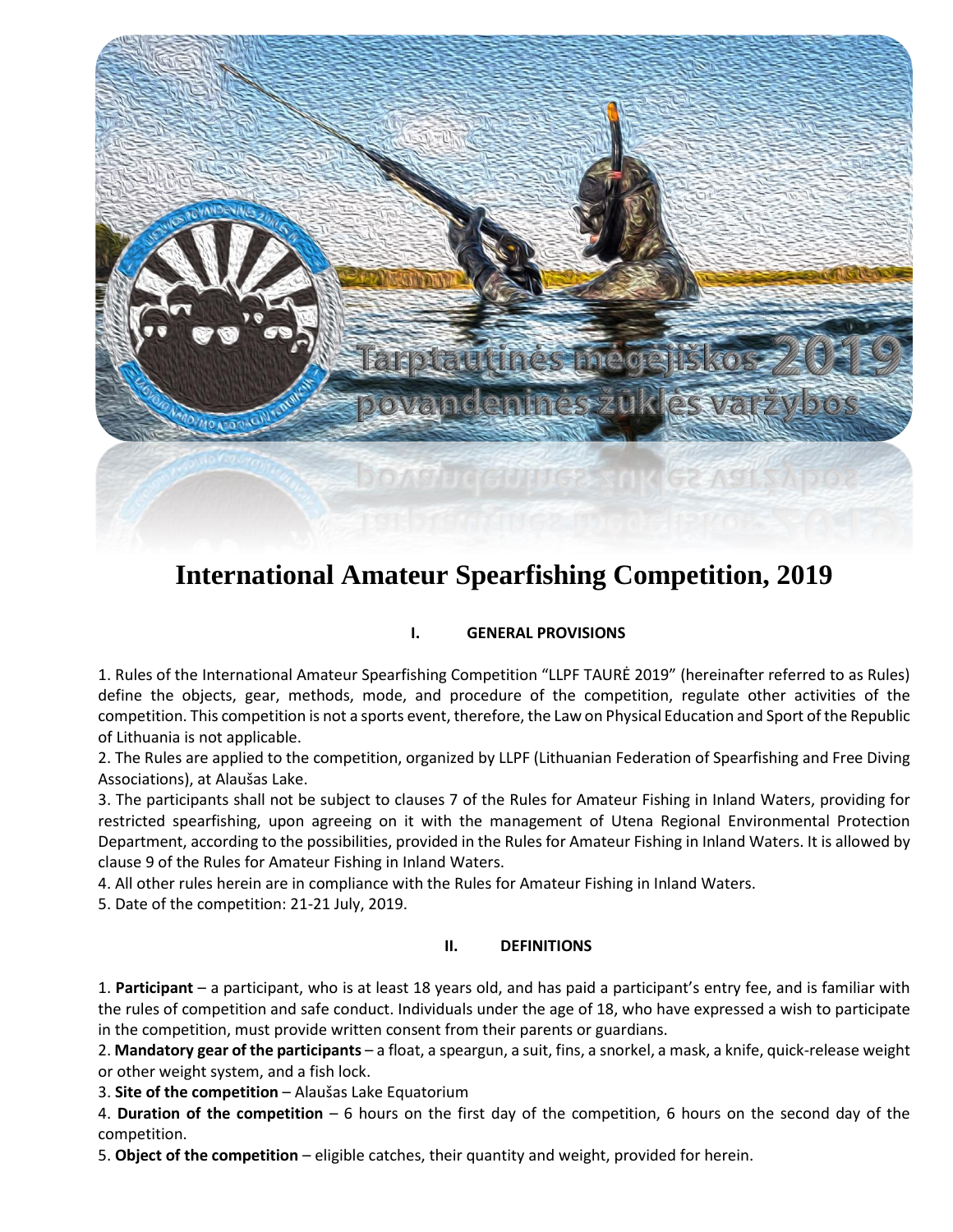6. **Competition fees** – all participant and guest fees, related with organization of the competition, provided for herein.

- 7. **Individual ranking**  total amount of the personal points of the participant.
- 8. **Team ranking** total amount of the points of the team, made up of at min two and max three participants.

## **III. MODE OF THE COMPETITION**

## COMPETITION SITE

The competition will take place at Alaušas Lake. The competition will start in two sectors, depending on the number of the participants. A sector of the competitions will be chosen by the participants themselves during both days. Finishing is possible in any competition sector, regardless of which sector the participant started in. The specific sector locations will be announced by the judges on the day of the competition! Quarantine for the competition – there will be quarantine at the Alaušas Lake from 13 to 19 July, 2019. During the quarantine, the participants are prohibited from underwater fishing and diving in the lake. If the participants do not follow the quarantine, all points of the first day of the competition will be deducted.

## OBJECT OF THE COMPETITION

Eligible catches and their size:

- Pike, carp- from 1000 grams.
- Eel from 800 g.
- Sheatfish from 4000 grams.
- All other fish from 500 grams.

Maximum catches per one participant per one day of the competition:

- 3 (three) pcs. of pike and eel;
- 1 (one) sheatfish
- No quantity limitations are applied to all other fish.

## COURSE OF THE COMPETITION

Upon the start of the competition, before going into and after going out of the water, the participant must register at the judge. Before that he must have given written consent that he / she is familiarized with the rules of competition and safe conduct, and agrees to follow these Rules during the competition. By signing, the participant assumes full responsibility for his actions and potential threats to his health and life and to health and life of the surrounding people. The participant must make sure that the judge has noted down the participant's number, the start and the finish location. Before the start, each participant must make sure that they have all the mandatory equipment specified in the Rules. The competitor can start at any time, but not earlier than the judges give the signal to start, and not later than the finish of the competition is announced.

The participant can finish at any time during the competition. In the event the condition of the competitor becomes worse, it is necessary to immediately signal to the judges or other closest persons. The event organizers must be informed about the worsened condition. During the competition, all participants shall follow the rules of the competition and other rules of amateur fishing in inland waters.

After completing that day's competition, the participant gives all the hunted fish and the participant's number to the sector judge, who puts the fish into the bags and presents it for weighing. Before giving the fish to the judge, it is necessary to make sure that all fish is already dead. The participant, who finishes without catches at the end of the competition, must also register at the sector judge. Penalty points shall be given in case of failure to comply with this requirement. On the first day of the competition, the fish of all participants will not be given back!

## GEAR OF THE PARTICIPANTS

• Suit – a diving suit that protects the diver from environmental impact and physical contact with fauna and flora of the lake.

- Mask a part of the gear that allows the diver to see the water more clearly.
- Snorkel using it, the diver can breathe on the surface of the water.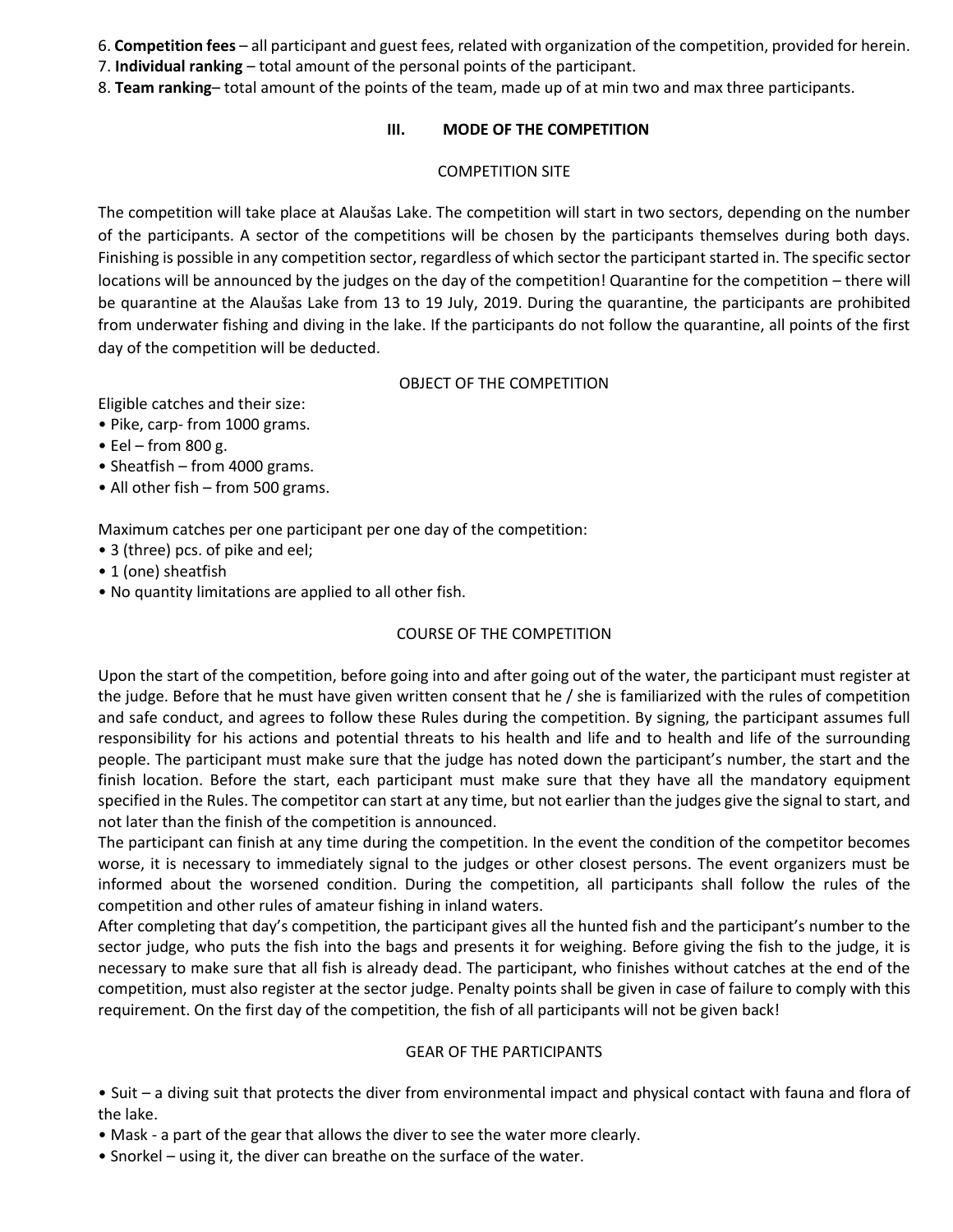• Fins - a part of the gear a that helps the diver to dive under water and on the surface of the water.

• Float - a bright color float that allows the competitor, the diver to be seen by others. The size, shape and color of the float are not regulated, so the competitor himself decides on its size, shape and color.

• Fishing lock- a part of the gear to keep the fish. Fishing lock is attached to the participant or his float.

• Knife - the knife and its tray must be attached to the diver's suit or other piece of equipment close to the body so that, if necessary, it could be used.

• Quick-release weight, weight system – weight or weight system to compensate for the buoyancy of the diver; if necessary, must be able to be quickly removed from the diver's suit.

• Speargun – a tool for hunting fish. Spearguns can be of different designs and are chosen by the competitor at his own discretion. Several guns can be used during the competition. The maximum length of a speargun, measured from the rear part to the front part of a speargun (without a harpoon), must not exceed 120 cm.

• Harpoon tips - a structural part of the harpoon, designed to hunt different fish species. Single and multi-spear harpoon tips may be used. According to the Rules for Amateur Fishing in Inland Waters, multi-spear harpoon tips can be used only for eel hunting. Multi-spear harpoon tips must not be wider than 10 cm. A single-spear tip is used to hunt all other fish species, its structure and size are not regulated.

## METHODS OF CALCULATION, PENALTY POINTS

- 1 g 1 point, all catches of the participant are weighted.
- Maximum weight of one fish, converted to points, is 5000 g.
- Bonus points 500 bonus points for each eligible fish.
- Penalty points:
- Pike, carp up to 800 grams minus 500 points.
- Catfish up to 3000 grams minus 500 points.
- All other fish up to 300 grams minus 500 points.

- If, after the competition time, the participant is late to return to the shore and to register at the judge for up to 1 minute, he shall be subject to minus 3000 points and disqualification for the day.

- In case of failure to comply with the requirement of a safe distance between the participants (25 meters), the participants shall be subject to penalty of minus 1000 points. This rule shall not be applicable to the participants under age of 18, who will be supervised, accompanied be parents or other responsible persons during the competition.

- In case of failure to register at the judge at the start or finish, all points of the day shall be annulled.

## FORBIDDEN DURING THE COMPETITION

• The participants are forbidden to exchange or otherwise trade catches with other participants. In case of failure to comply with this requirement, both participants shall be disqualified from the competition.

• The participants are forbidden to come closer than 25 meters from the float of the other participant.

• The participants are strictly forbidden to throw away or hide the hunted fish. All hunted fish must be given to the

judges. In case of failure to comply with this requirement, the participants shall be disqualified from the competition. • The participants, who are under the influence of alcohol or other psychotropic substances, will not be allowed to participate in the competition on that day.

• The participants are forbidden to remove their personal floats during the competition.

• The participants are forbidden to use sonars, echo-sounders and sticks to catch and search for fish, as well as motor or rowboats. It is also strictly forbidden to use artificial breathing devices.

## **IV. FINAL PROVISIONS**

FEES

• Entry fee – 25 euros.

• Accommodation: in the area of the competition, accommodation is available only in tents. Tent fee – 4,0 euros per person. Electricity, shower and toilet is available in the area. More information about accommodation: <https://www.sudeikiai.utena.lm.lt/index.php/lt-lt/poilsiaviete>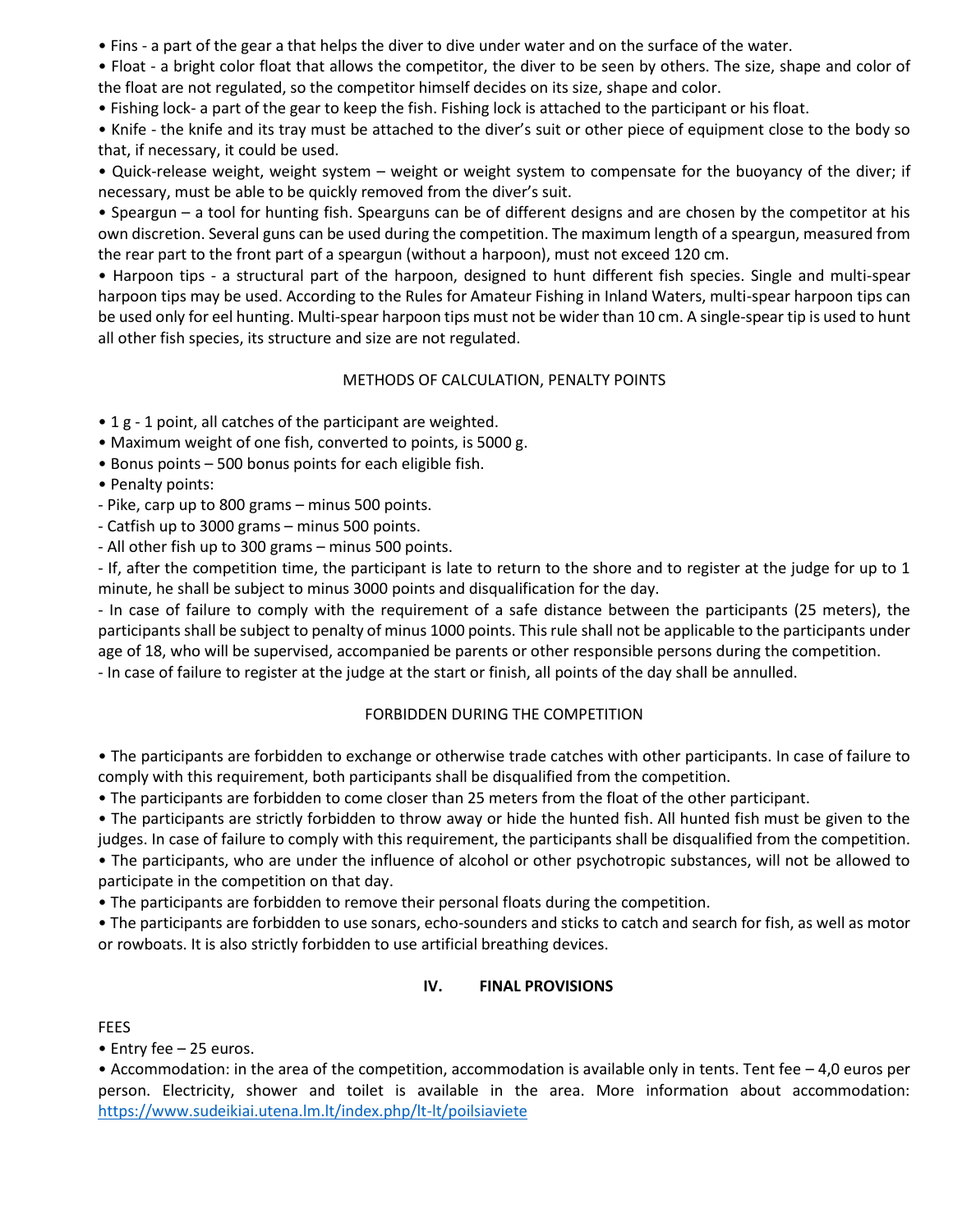For those arriving with families and looking for more comfortable accommodation, we recommend booking apartments in the nearest rural tourism homesteads near Alaušas Lake. You should take care of it by yourself: <http://www.atostogoskaime.lt/lt/sodyba/sodyba-alausyne>

[https://www.alausoslenis.lt](https://www.alausoslenis.lt/)

<http://www.atostogoskaime.lt/sodyba/sodyba-menulioilanka>

• All participants and guests of the competition will be served dinner on Saturday. On the second day of the competition, the sponsors will serve quick breakfast and non-alcoholic beverages.

Our sponsors:

Prize pool: 4Diving, Diugonis, X-PRO, Freediving.lt, Batiskaf Riga. Other sponsors: Elmenhorster, AUGA group.



#### AWARDS

Prize winners will be awarded both in personal and team records. Also, a separate award will be given the biggest catch. The prize winners will be awarded with: LLPF Federation Cup, medals, diplomas and sponsored gifts. Prize winners: 1st place in a personal ranking, 2nd place in a personal ranking, 3rd place in a personal ranking "Prize for the biggest catch" in a personal record, 1st place in team ranking, 2nd place in team ranking and 3rd place in a team ranking.

## RIGHTS AND OBLIGATIONS OF THE PARTICIPANTS

Rights:

• To participate in the competition without any restrictions as regards age, gender and nationality, in accordance with the rules of the competition;

• To inform the competition judges about any discrepancies observed during the event;

• To make claims, regarding calculation of the points, within 5 hours;

• To be familiarized with the procedure, course of the competition, as well as with the rules of safe conduct in the water and with a speargun;

• To withdraw from the competition at any time by informing the judges about your decision (the entry fee is not refundable).

## Obligations:

- To pay the entry fee;
- To follow all rules of the competition;
- To follow the rules of safe conduct with a speargun in the water;
- Have a card for the underwater fishing on lake Alaušas during all competitions;
- To assume personal responsibility for your illegal, dangerous actions during the event.

## **V. RULES OF SAFE CONDUCT DURING THE COMPETITION**